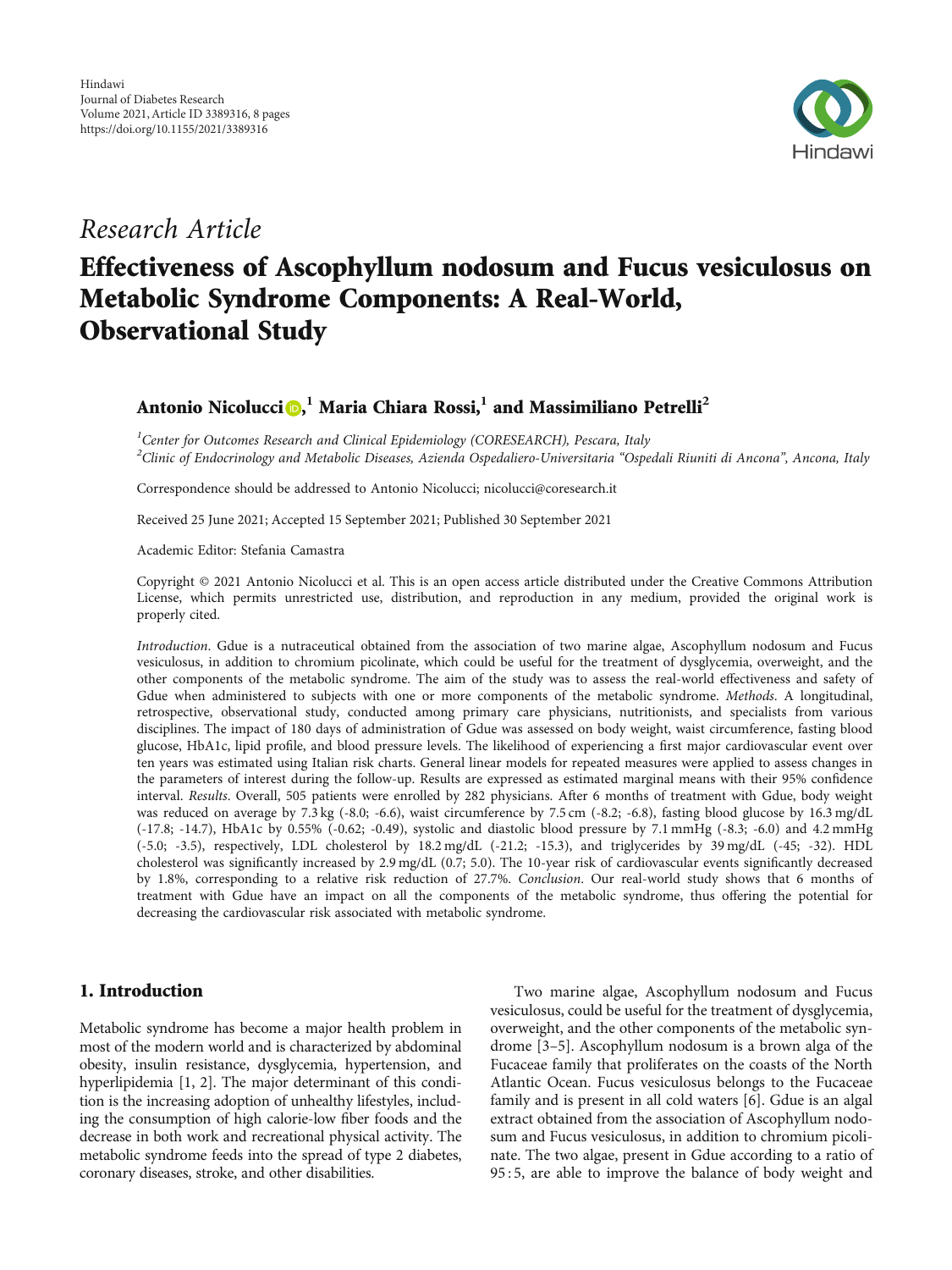stimulate general metabolism, in particular that of lipids and carbohydrates [[4, 5, 7](#page-6-0)–[12\]](#page-6-0). The phlorotannins contained in algae exert a noncompetitive and reversible blocking action of the *α*-amylase and *α*-glucosidase enzymes in the intestine, causing a slowdown in the absorption and digestion of carbohydrates and demonstrating an important antihyperglycemic action in vivo, in particular on postprandial hyperglycemia [[13](#page-6-0)–[17\]](#page-6-0). In addition, brown seaweeds are characterized by the presence of different proteins, lipids, carbohydrates, vitamins, and minerals. In recent years, polyphenols, sulfated polysaccharides, carotenoids, and polyunsaturated fatty acids (PUFAs) have been evaluated as adjuvants for the treatment and prevention of metabolic syndrome-related diseases [[18](#page-6-0)]. Furthermore, brown seaweeds contain many useful minerals and indigestible polysaccharides, able to affect the digestion and absorption of starch and other complex carbohydrates [[18](#page-6-0)].

Chromium is an essential trace element involved in the metabolism of carbohydrates, lipids, and proteins and is a necessary cofactor for many insulin functions, promoting the binding to its receptor in muscle cells, adipocytes, and hepatocytes and also promoting the phosphorylation of receptors [\[19](#page-7-0)–[21](#page-7-0)].

In streptozotocin-induced diabetic animals, administration of chromium picolinate decreased plasma glucose levels, normalized glycogen content in the liver, increased the activity of glycolytic enzymes (glucokinase, phosphofructokinase, and pyruvate kinase), and suppressed the activity of gluconeogenic enzymes (glucose-6-phosphatase and phosphoenolpyruvate carboxykinase) in the liver [\[22](#page-7-0)]. The inhibition of resistin secretion via activation of AMPK in normal and insulin-resistant 3T3-L1 adipocytes has also been suggested as an additional mechanism of action [\[23\]](#page-7-0).

At the oral dose of 250-500 mg, Gdue reaches levels 25- 50 times higher in intestinal fluids than in vitro inhibitory concentrations, completely, uncompetitively, and reversibly inhibiting carbohydrate-degrading enzymes. Preclinical studies have confirmed this mechanism of action [[7](#page-6-0), [8](#page-6-0)], responsible for a marked reduction in the variability in metabolic response, with the lowering of the peaks of postprandial glycemia, less oxidative stress, and lower levels of insulinemia, with consequent lower risk of pancreatic *β*-cell exhaustion.

Animal studies also suggest a positive effect of Ascophyllum nodosum and Fucus vesiculosus on liver steatosis, frequently associated with the metabolic syndrome [[10](#page-6-0)].

Open-label or double-blind controlled trials have shown how Gdue reduces the glycemic index of ingested foods, postprandial glycemic peaks, and the consequent insulin response [\[4](#page-6-0), [9](#page-6-0)–[11\]](#page-6-0). With Gdue, a reduction in HbA1c, fasting plasma glucose (FPG), postprandial plasma glucose (PPG), and HOMA-IR was observed compared to placebo. A reduction in C-Reactive Protein (CRP) and TNF-*α* levels, evaluated as endothelial damage markers [[11](#page-6-0)], was also evidenced. As for lipid parameters, a significant reduction vs. baseline in total cholesterol, LDL cholesterol, and triglycerides levels was documented [[4\]](#page-6-0). Furthermore, a reduction in abdominal circumference has been consistently observed in the studies mentioned above [[5, 11](#page-6-0)].

Assessing whether the results of these clinical trials are applicable to the broader range of patient populations treated under routine clinical practice conditions and in different settings is of importance to determine the magnitude of effectiveness of Gdue use.

The aim of the study was to assess the real-world effectiveness and safety of Gdue when administered to subjects with one or more components of the metabolic syndrome. The impact of 180 days of administration of Gdue was assessed on fasting blood glucose, HbA1c, body weight, waist circumference, lipid profile, and blood pressure levels.

#### 2. Materials and Methods

2.1. Design. This is a longitudinal, retrospective, observational study, conducted among primary care physicians, nutritionists, and specialists from various disciplines.

Patients were included if they fulfilled the following eligibility criteria:

- (1) Male or female patients aged  $\geq$ 18 years
- (2) Presence of one or more components of the metabolic syndrome, according to the IDF definition [\[2\]](#page-6-0), including waist circumference  $\geq$  94 cm in males and  $\geq 80$  cm in females, triglycerides > 150 mg/dL, HDL cholesterol < 40 mg/dL in males and  $\langle 50 \text{ mg/d}$ L in females, systolic blood pressure  $\geq 130$ mmHg or diastolic blood pressure ≥ 85 mmHg or antihypertensive therapy, impaired fasting glucose (IFG; 110-125 mg/dL), or type 2 diabetes (T2DM)
- (3) Patients treated with Gdue. The decision to prescribe Gdue was based on clinical judgment and was independent of study participation

Gdue was generally administered at the recommended dose of 2-3 tablets per day at meals as integration of a dietary prescription.

At baseline (start of Gdue) and after 90 days and 180 days of treatment, the following information was collected from clinical records on an ad hoc form: age, gender, body weight, waist circumference, fasting blood glucose, HbA1c, blood pressure, total cholesterol, HDL cholesterol, LDL cholesterol, and triglycerides. Information on comorbidities and concomitant treatments was also collected. Participating physicians were requested to report any adverse event registered during the follow-up.

In a subgroup of 89 patients, information on fasting insulin levels was also available at baseline and during the follow-up. In these patients, HOMA-IR was also calculated as an index of insulin resistance. Data collected were those available in medical records and prescribed according to routine clinical practice, and no laboratory test was performed specifically for the study.

2.2. Statistical Analysis. Descriptive data were summarized as mean and standard deviation (continuous variables) or counts and percentages (categorical variables).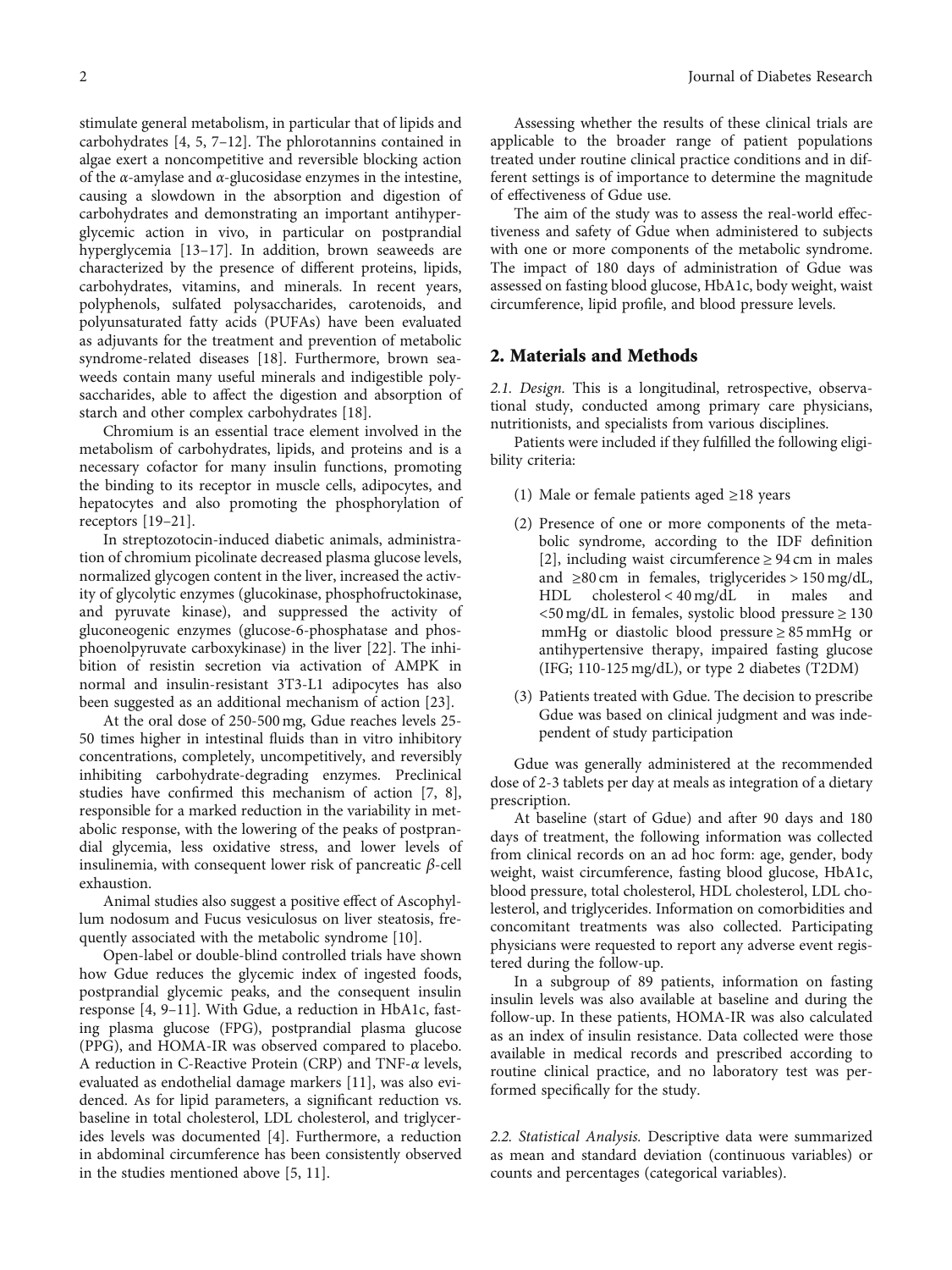#### Journal of Diabetes Research 3

TABLE 1: Patient characteristics by gender (data are mean  $\pm$  SD or %).

| Characteristic                                 | Males            | Females          | $\boldsymbol{P}$ |
|------------------------------------------------|------------------|------------------|------------------|
| $\cal N$                                       | 214              | 277              |                  |
| Age (years)                                    | $58.2 \pm 12.6$  | $55.7 \pm 12.9$  | 0.006            |
| Body weight (kg)                               | $97.6 \pm 16.4$  | $85.9 \pm 17.0$  | < 0.0001         |
| Waist circumference (cm)                       | $115.2 \pm 16.1$ | $103.3 \pm 17.5$ | < 0.0001         |
| Fasting blood glucose (mg/dL)                  | $126.9 \pm 24.4$ | $118.1 \pm 23.3$ | < 0.0001         |
| $HbA1c$ $%$                                    |                  |                  |                  |
| Patients with T2DM                             | $7.4 \pm 1.0$    | $7.2 \pm 0.8$    | 0.28             |
| Patients without T2DM                          | $6.4\pm0.8$      | $6.3 \pm 0.8$    | 0.22             |
| Systolic blood pressure (mmHg)                 | $137.2 \pm 14.4$ | $132.5 \pm 14.2$ | 0.0001           |
| Diastolic blood pressure (mmHg)                | $83.4 \pm 9.4$   | $81.9 \pm 11.1$  | 0.06             |
| Total cholesterol (mg/dL)                      | $215.3 \pm 40.8$ | $221.3 \pm 41.0$ | 0.31             |
| HDL cholesterol (mg/dL)                        | $45.5 \pm 12.0$  | $53.9 \pm 20.9$  | < 0.0001         |
| LDL cholesterol (mg/dL)                        | $130.4 \pm 36.9$ | $135.3 \pm 37.4$ | 0.36             |
| Triglycerides (mg/dL)                          | $187.4 \pm 89.7$ | $166.8 \pm 66.2$ | 0.07             |
| Fasting insulin $(\mu u/mL)$                   | $25.8 \pm 16.3$  | $27.8 \pm 33.4$  | 0.37             |
| <b>HOMA-IR</b>                                 | $7.6 \pm 4.7$    | $10.4 \pm 8.0$   | 0.18             |
| Diabetes (%)                                   | 32.7             | 22.7             | 0.01             |
| Hypertension (%)                               | 47.7             | 37.9             | 0.03             |
| Dyslipidemia (%)                               | 16.8             | 16.6             | 0.95             |
| Cardiovascular disease (%)                     | 4.7              | 5.4              | 0.71             |
| Number of components of the metabolic syndrome |                  |                  | 0.49             |
| 1                                              | 2.1              | 2.4              |                  |
| 2                                              | 7.2              | 15.0             |                  |
| 3                                              | 27.8             | 27.6             |                  |
| 4                                              | 39.2             | 33.9             |                  |
| 5                                              | 23.7             | 21.3             |                  |
| 10-year CVD risk (%)                           | $16.7 \pm 16.3$  | $5.2 \pm 8.8$    | < 0.0001         |

Patient characteristics at baseline were compared by gender using the Mann-Whitney *U*-test for continuous variables and the chi-square test for categorical variables.

General linear models for repeated measures were applied to assess changes in the parameters of interest during the follow-up. Results are expressed as estimated marginal means with their 95% confidence interval (95% CI). Mean changes of each parameter were also estimated by tertile of the parameter at baseline. All tests are two-sided, and a *P* value < 0.05 was considered for statistical significance.

The likelihood of experiencing a first major cardiovascular event (myocardial infarction or stroke) over the following ten years was estimated using the Progetto Cuore Italian risk charts [[24](#page-7-0)].

Statistical analyses were performed using the SPSS software ver. 23.0 (IBM, Armonk, NY, USA).

#### 3. Results

Overall, 505 patients were enrolled by 282 physicians (range 1-8). Among participating physicians, 65.5% were general practitioners, 10.9% were nutritionists, 8.1% were endocri-

nologists, and 15.5% were from other specialties (cardiology, nephrology, gastroenterology, and internal medicine). The characteristics of the patients enrolled by gender are reported in Table 1. For 14 patients, the gender was not reported. Male patients showed significantly higher values than females in terms of age, body weight, waist circumference, fasting blood glucose, and systolic blood pressure and lower HDL cholesterol levels. The prevalence of T2DM and hypertension, as well as the 10-year cardiovascular risk, was also significantly higher in men than in women.

The proportion of patients with availability of information at baseline varied between 98.6% for body weight and 49.9% for total cholesterol; the availability of information relative to 180 days ranged from 88.9% for body weight to 41.8% for total cholesterol (supplementary table [1](#page-6-0)). Overall, 138 patients had complete data for all the variables investigated both at baseline and after 180 days, allowing the estimation of the 10-year cardiovascular risk. The characteristics of patients with full data and those with incomplete data are reported in supplementary table [2.](#page-6-0) Patients with complete data were significantly older than those with incomplete data (58*:*5 ± 13*:*7 vs. 56*:*0 ± 12*:*4 years;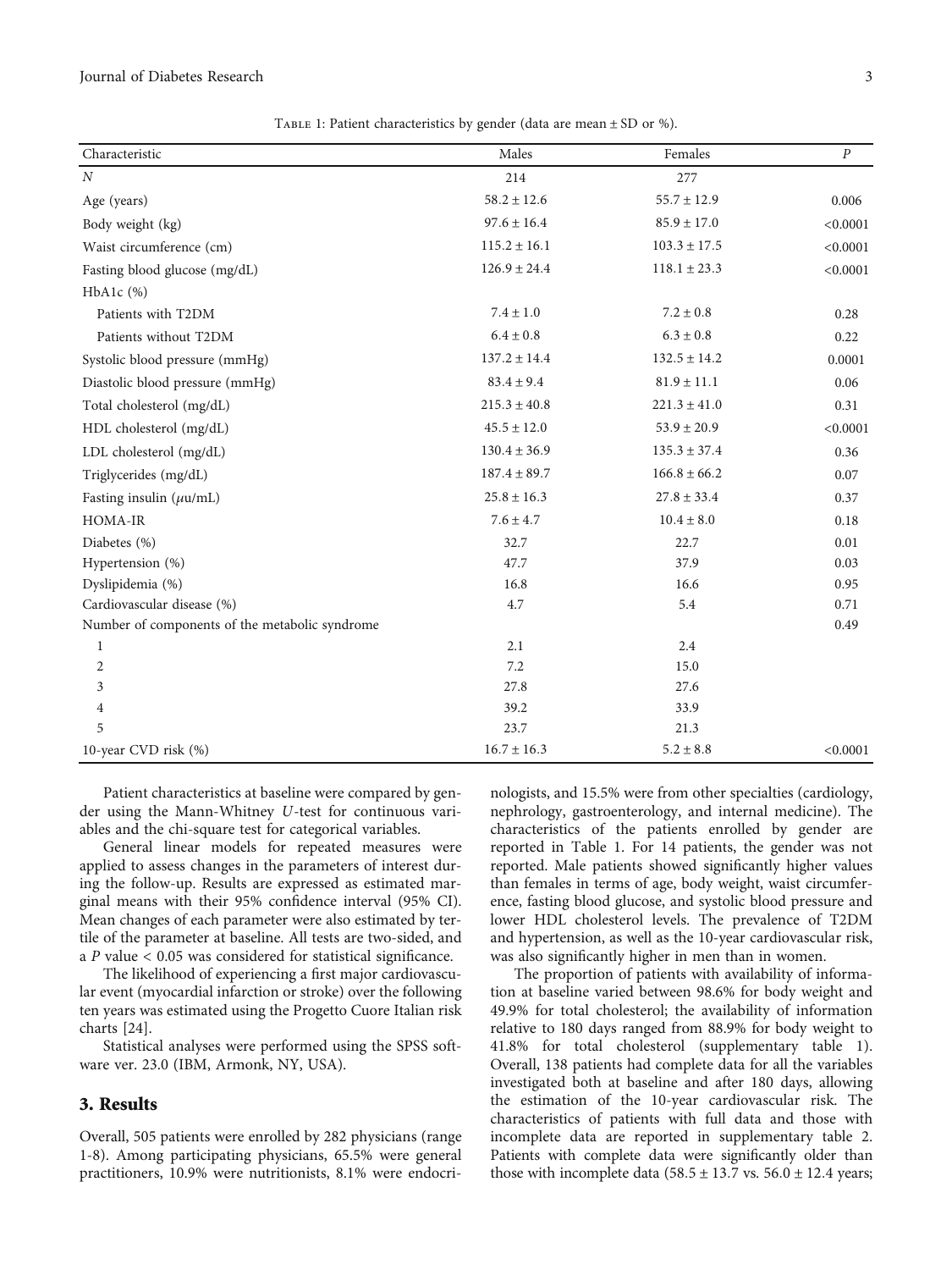| Parameter                           | Baseline value       | Change at 90 days          | P value (90 days vs.<br>baseline) | Change at 180<br>days    | P value (180 days vs.<br>baseline) |
|-------------------------------------|----------------------|----------------------------|-----------------------------------|--------------------------|------------------------------------|
| Weight (kg)                         | $91.3$ [89.5; 93.0]  | $-4.6$ $[-5.0; -4.2]$      | < 0.0001                          | $-7.3$ $[-8.0; -6.6]$    | < 0.0001                           |
| Waist circumference (cm)            | 107.9 [105.9; 109.9] | $-4.3$ $[-4.8; -3.8]$      | < 0.0001                          | $-7.5$ $[-8.2; -6.8]$    | < 0.0001                           |
| Fasting blood glucose (mg/dL)       | 122.6 [120.1; 125.0] | $-10.6$ $[-11.8; -9.3]$    | < 0.0001                          | $-16.3$ $[-17.8; -14.7]$ | < 0.0001                           |
| $HbA1c$ $(\%)$                      | $6.66$ [6.55; 6.77]  | $-0.33$ $[-0.39; -0.27]$   | < 0.0001                          | $-0.55$ $[-0.62; -0.49]$ | < 0.0001                           |
| Systolic blood pressure<br>(mmHg)   | 134 [133; 136]       | $-4.8$ [ $-3.7$ ; $-5.8$ ] | < 0.0001                          | $-7.1$ $[-8.3; -6.0]$    | < 0.0001                           |
| Diastolic blood pressure<br>(mmHg)  | 82 [81; 83]          | $-2.6$ $[-3.2; -2.0]$      | < 0.0001                          | $-4.2$ $[-5.0; -3.5]$    | < 0.0001                           |
| LDL cholesterol $(mg/dL)$           | 131 [127; 136]       | $-11.1$ $[-13.4; -9.0]$    | < 0.0001                          | $-18.2$ $[-21.2; -15.3]$ | < 0.0001                           |
| HDL cholesterol (mg/dL)             | 49.7 [47.0; 52.3]    | $1.5$ [ $-0.5$ ; 3.5]      | 0.15                              | $2.9$ [0.7; 5.0]         | < 0.0001                           |
| Triglycerides (mg/dL)               | 185 [174; 196]       | $-23$ $[-34; -12]$         | < 0.0001                          | $-39$ $[-45; -32]$       | 0.009                              |
| Fasting plasma insulin $(\mu u/mL)$ | 28.0 [21.8; 34.2]    | $-3.9$ $[-6.4; -1.4]$      | 0.002                             | $-5.7$ $[-8.4; -3.0]$    | < 0.0001                           |
| <b>HOMA-IR</b>                      | $8.2$ [6.2; 10.2]    | $-1.6$ $[-2.3; -0.9]$      | < 0.0001                          | $-2.5$ $[-3.3; -1.7]$    | < 0.0001                           |
| 10-year cardiovascular risk (%)     | $6.5$ [5.0; 7.9]     | $-1.2$ $[-1.5; -0.8]$      | < 0.0001                          | $-1.8$ $[-2.4; -1.2]$    | < 0.0001                           |

Table 2: Estimated marginal means (95% CI) of the parameters of interest at baseline and their change after 90 days and 180 days of treatment.

*P* = 0*:*03) and more likely to have hypertension (51.4% vs. 38.1%; *P* = 0*:*007). No other statistically significant differences emerged for all the other variables investigated.

Table 2 reports the longitudinal changes in the parameters of interest. Both after 90 days and 180 days, a significant improvement in all the parameters was documented. In particular, after 6 months of treatment with Gdue, body weight was reduced on average by 7.3 kg, waist circumference by 7.5 cm, fasting blood glucose by 16.3 mg/dL, HbA1c by 0.55%, systolic and diastolic blood pressure by 7.1 mmHg and 4.2 mmHg, respectively, LDL cholesterol by 18.2 mg/dL, and triglycerides by 39 mg/dL. HDL cholesterol was significantly increased by 2.9 mg/dL. A significant reduction in fasting insulin levels and HOMA-IR was also documented. These changes translated into a significant reduction in the number of components of the metabolic syndrome (Figure [1\)](#page-4-0). The 10-year risk of cardiovascular events significantly decreased by 1.8%, corresponding to a relative risk reduction of 27.7%.

The analysis was also performed by gender (supplementary table [3\)](#page-6-0). All the parameters considered significantly improved in men and women, with the only exception of HDL cholesterol levels, which increased significantly in men only (+5.2 mg/dL after 180 days; *P* < 0*:*0001).

The analyses by tertiles of the baseline values of each parameter further documented that the benefits were significant at any baseline level of body weight, waist circumference, fasting blood glucose, HbA1c, and triglycerides, while for blood pressure and LDL cholesterol, no clear benefit was documented in patients in the lower tertile; similarly, no significant improvement in HDL cholesterol levels was documented in patients in the upper tertile (Table [3](#page-5-0)). The more the values of the different parameters departed from normality, the larger was the reduction documented.

Study results were not affected when data were analyzed according to the dietary prescription made to the patients (free diet, balanced diet with -500 Kcal compared to the esti-

mated Total Daily Energy Expenditure; supplementary table [4\)](#page-6-0).

Mild gastrointestinal side effects (aerophagia, heartburn, diarrhea, nausea, and abdominal pain) were reported by 3.4% (*N* = 17) of the patients; moderate gastrointestinal side effects (diarrhea and significant gastrointestinal tension) were referred by  $0.6\%$  ( $N = 3$ ) of the patients.

#### 4. Discussion

4.1. Main Findings. Real-world studies represent an important complement to randomized clinical trials, providing information on the effectiveness of a treatment when administered to unselected populations and in different settings.

Our study shows that, under routine clinical practice conditions, the treatment with Gdue for 6 months produced substantial benefits on all the components of the metabolic syndrome, including fasting plasma glucose, HbA1c, body weight, waist circumference, blood pressure, and lipid profile. A reduction in fasting plasma insulin levels and HOMA-IR was also documented. The benefits were already evident after three months of treatment and further increased at six months.

Of note, significant benefits were obtained even in patients in the lower tertile of each parameter, although the magnitude of the benefit increased with increasing values at baseline. These data suggest that Gdue can play an important role not only in patients with overt diabetes, hypertension, or dyslipidemia but also in earlier stages of the metabolic syndrome.

The benefits on the components of the metabolic syndrome translated into a significant decrease in the estimated 10-year risk of major cardiovascular events, with a relative risk reduction of 27.7%.

4.2. Comparison with Existing Evidence. In two double-blind, placebo-controlled trials, the treatment with Gdue for 6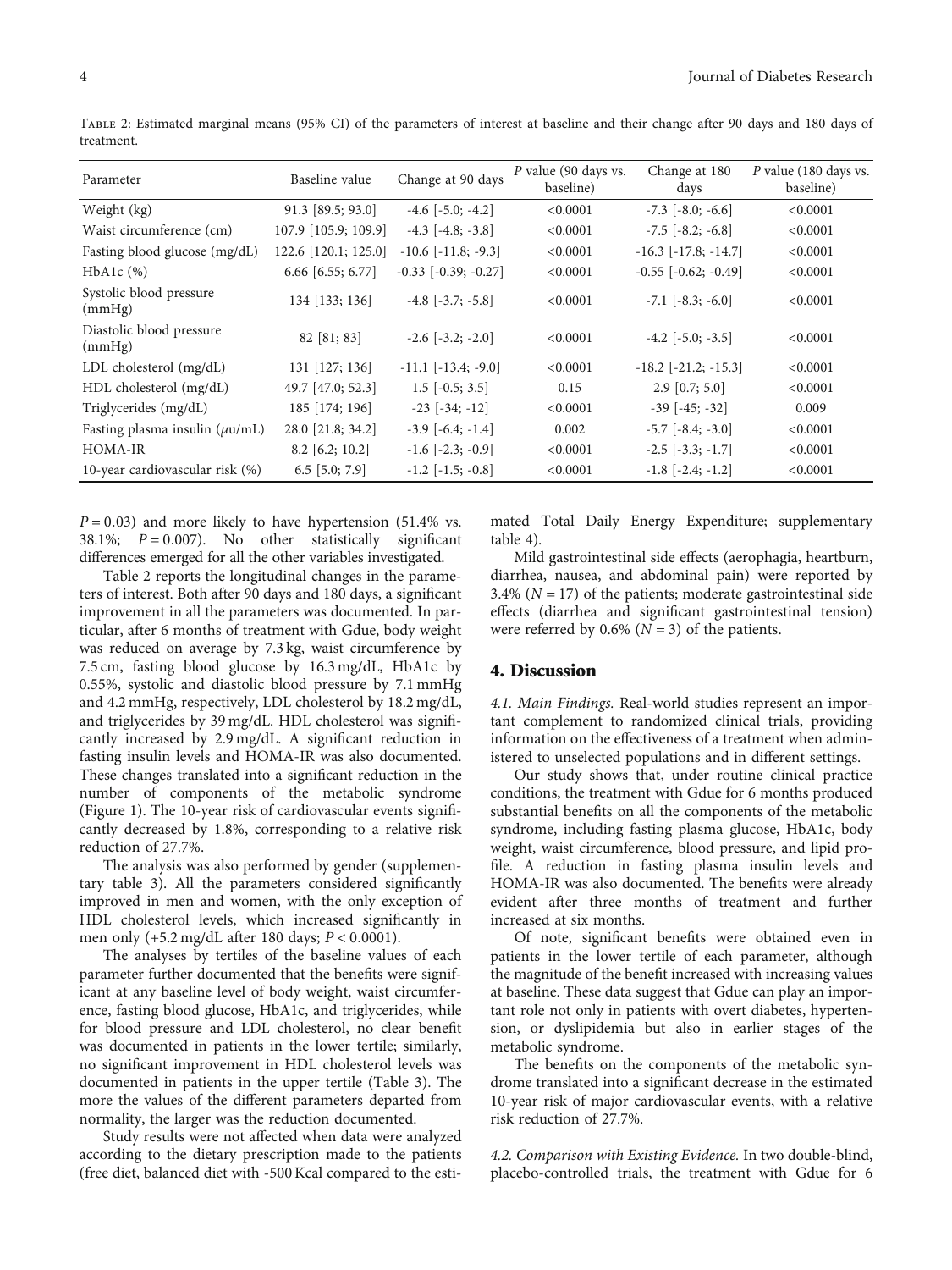<span id="page-4-0"></span>

FIGURE 1: Number of components of the metabolic syndrome at baseline and after 180 days of treatment with Gdue. Components of the metabolic syndrome according to the IDF criteria [[2](#page-6-0)]: waist circumference (M ≥ 94 cm; F ≥ 80 cm); triglycerides > 150 mg/dL; HDL cholesterol (M < 40 mg/dL; F < 50 mg/dL); blood pressure (systolic blood pressure ≥ 130 mmHg or diastolic blood pressure ≥ 85 mmHg or antihypertensive treatment); impaired fasting glucose or type 2 diabetes.

months produced a significant decrease in FBG and HbA1c levels in individuals with dysglycemia or T2DM [\[5, 11](#page-6-0)]. In line with these studies, we documented a relevant reduction in FBG (-16.3 mg/dL) and HbA1c levels (-0.55%). Of note, the average reduction in FBG levels was -23.5 mg/dL among patients with FBG values > 125 mg/dL at baseline, and the reduction in HbA1c levels reached -0.86% in individuals with HbA1c > 7*:*0*%* at baseline.

The beneficial effects of Gdue on waist circumference were also previously documented in a single-arm, 6-month study involving 50 overweight or obese patients [[3\]](#page-6-0), which showed an average reduction in waist circumference from  $112 \pm 17$  cm at baseline to  $105 \pm 13$  cm after 6 months of treatment. Similarly, in a single-arm study involving 47 patients with DM2 waist circumference was reduced from  $102 \pm 4$  cm at baseline to  $100 \pm 5$  cm after six months of treatment  $(P < 0.05)$  [\[4](#page-6-0)]. In our study, the average reduction in waist circumference was 7.5 cm after six months, without major differences by gender. Of note, no significant reduction in either body weight or waist circumference was documented in the two randomized trials previously cited [\[5](#page-6-0), [11](#page-6-0)].

The impact of Gdue therapy on lipid profile was assessed in a randomized, double-blind placebo-controlled trial involving 175 individuals with T2DM [\[11\]](#page-6-0). In this trial, the treatment with Gdue was not associated with significant reductions vs. placebo in the levels of total cholesterol, LDL cholesterol, HDL cholesterol, and triglycerides. On the other hand, the single-arm study involving 47 patients with DM2 previously cited [[10](#page-6-0)] documented a significant reduction in total cholesterol (from  $198 \pm 8$  mg/dL to 180  $\pm$  5 mg/dL;  $P < 0.001$ ), LDL cholesterol (from  $105 \pm 4$ mg/dL to  $95 \pm 2$  mg/dL;  $P < 0.05$ ), and triglyceride levels (from  $167 \pm 6$  mg/dL to  $148 \pm 8$  mg/dL;  $P < 0.05$ ) and a significant increase in HDL cholesterol levels (from  $50 \pm 4$ mg/dL to  $55 \pm 4$  mg/dL;  $P < 0.05$ ). In our study, we found a statistically significant effect on all the parameters of the lipid profile, with an average reduction of 18.2 mg/dL for LDL cholesterol and 39.0 mg/dL for triglycerides, while HDL cholesterol was significantly increased by 5.2 mg/dL in men.

To our knowledge, no previous studies have assessed the impact of Gdue therapy on blood pressure. We documented a significant reduction in systolic and diastolic blood pressure, evident after three months and even larger after six months, with an average reduction of 7.1 mmHg for systolic blood pressure and 4.2 mmHg for diastolic blood pressure. The effect on blood pressure can represent the consequence of weight loss; in fact, it is well established that weight loss is associated with a parallel decrease in systolic and diastolic blood pressure [[25](#page-7-0)].

Finally, a reduction vs. baseline in fasting insulin levels and HOMA index after 6 months of treatment with Gdue was described in the study by De Martin et al. [[3\]](#page-6-0), while a significant reduction vs. placebo in HOMA index, but not fasting insulin, was documented in a randomized trial conducted in individuals with dysglycemia [[11](#page-6-0)].

The study has strengths and limitations. Among the strengths, the large number of patients and healthcare professionals involved provides a realistic picture of the effectiveness of Gdue under routine clinical practice conditions. Also, the study allowed to assess the impact of the treatment on a large array of different parameters of the metabolic syndrome.

Among the limitations, it should be emphasized that follow-up data were not available for all patients. Also, BMI could not be calculated given the lack of information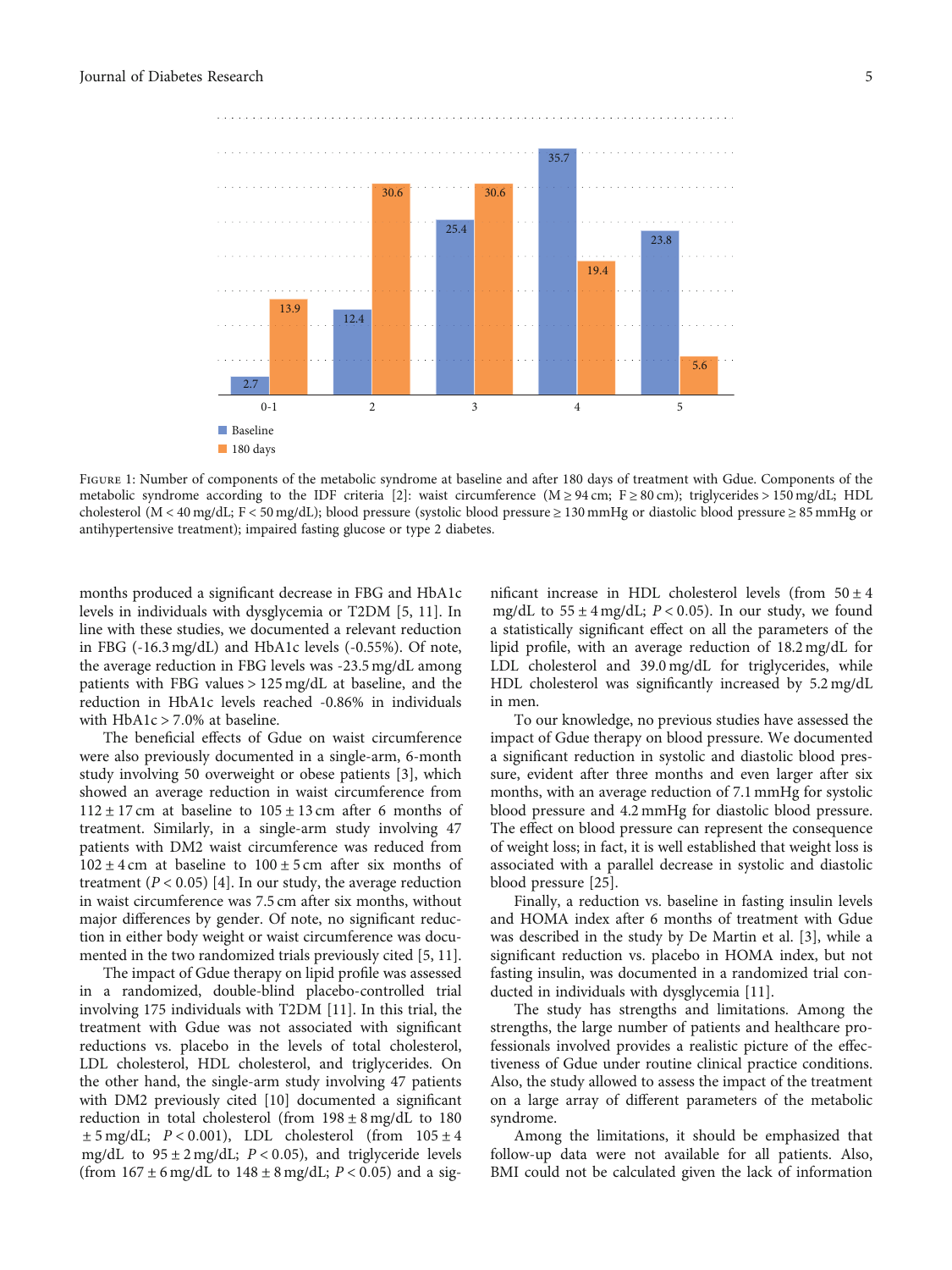| Parameter                          | Baseline value                            | Change at 90 days          | $P$ value (90 days vs.<br>baseline) | Change at 180<br>days         | $P$ value (180 days vs.<br>baseline) |
|------------------------------------|-------------------------------------------|----------------------------|-------------------------------------|-------------------------------|--------------------------------------|
| Weight (kg)                        |                                           |                            |                                     |                               |                                      |
| Ι                                  | 75.2 [73.6; 76.8]                         | $-3.1$ $[-3.5; -2.7]$      | < 0.0001                            | $-4.7$ $[-5.5; -3.9]$         | < 0.0001                             |
| $\rm II$                           | 87.9 [86.8; 89.1]                         | $-3.7$ [ $-4.1; -3.2$ ]    | < 0.0001                            | $-6.2$ $[-6.8; -5.5]$         | < 0.0001                             |
| III                                | 109.3 [106.6; 112.0]                      | $-6.9$ $[-8.5; -5.3]$      | < 0.0001                            | $-10.8$ $[-12.7; -9.0]$       | < 0.0001                             |
| Waist circumference (cm)           |                                           |                            |                                     |                               |                                      |
| I                                  | 91.8 [89.8; 93.8]                         | $-3.1$ $[-3.5; -2.6]$      | < 0.0001                            | $-5.4$ [ $-6.1; -4.8$ ]       | < 0.0001                             |
| $\rm II$                           | 106.2 [105.0; 107.5]                      | $-4.5$ [ $-5.1; -3.9$ ]    | < 0.0001                            | $-8.1$ [ $-9.0; -7.3$ ]       | < 0.0001                             |
| III                                | 126.9 [124.8; 129.1]                      | $-5.7$ $[-6.9; -4.5]$      | < 0.0001                            | $-9.5$ [ $-11.1$ ; $-7.8$ ]   | < 0.0001                             |
| Fasting blood glucose<br>(mg/dL)   |                                           |                            |                                     |                               |                                      |
| < 110                              | 89.5 [85.2; 93.9]                         | $-2.1$ $[-3.7; -0.6]$      | 0.007                               | $-3.1$ $[-5.5; -0.7]$         | 0.013                                |
| 110-125                            | 112.8 [11.7; 114.0]                       | $-8.1$ $[-9.2; -7.1]$      | < 0.0001                            | $-12.8$ $[-14.1; -11.5]$      | < 0.0001                             |
| >125                               | 141.8 [138.5; 145.1] -15.5 [-17.9; -13.0] |                            | < 0.0001                            | $-23.5$ $[-26.3; -20.7]$      | < 0.0001                             |
| $HbA1c$ $%$                        |                                           |                            |                                     |                               |                                      |
| <6.0                               | 5.48 [5.36-5.59]                          | $-0.18$ $[-0.26; -0.10]$   | < 0.0001                            | $-0.27$ $[-0.38; -0.16]$      | < 0.0001                             |
| $6.0 - 6.5$                        | $6.25$ [6.21-6.29]                        | $-0.20$ $[-0.25; -0.15]$   | < 0.0001                            | $-0.41$ $[-0.49; -0.32]$      | < 0.0001                             |
| $6.6 - 7.0$                        | 6.83 [6.80-6.86]                          | $-0.38$ $[-0.49; -0.28]$   | < 0.0001                            | $-0.58$ $[-0.69; -0.47]$      | < 0.0001                             |
| >7.0                               | 7.74 [7.60-7.87]                          | $-0.52$ $[-0.67; -0.37]$   | < 0.0001                            | $-0.86$ $[-1.00; -0.72]$      | < 0.0001                             |
| Systolic blood pressure<br>(mmHg)  |                                           |                            |                                     |                               |                                      |
| I                                  | 117.2 [115.2; 119.3]                      | $0.3$ [ $-1.4; 2.1$ ]      | 0.69                                | $0.17$ [-2.8; 1.2]            | 0.86                                 |
| $_{\rm II}$                        | 135.1 [134.3; 135.9]                      | $-4.7$ [ $-5.8; -3.7$ ]    | < 0.0001                            | $-6.6$ $[-7.8; -5.5]$         | < 0.0001                             |
| III                                | 152.4 [150.0; 154.8]                      | $-10.3$ $[-12.3; -8.4]$    | < 0.0001                            | $-16.3$ [ $-18.7$ ; $-12.4$ ] | < 0.0001                             |
| Diastolic blood pressure<br>(mmHg) |                                           |                            |                                     |                               |                                      |
| I                                  | 70.1 [68.5; 71.6]                         | $0.9$ [ $-0.5; 2.2$ ]      | 0.22                                | $0.9$ [ $-0.8; 2.6$ ]         | 0.29                                 |
| $_{\rm II}$                        | 81.5 [81.2; 81.9]                         | $-2.2$ $[-2.9; -1.5]$      | < 0.0001                            | $-3.7$ $[-4.5; -2.8]$         | < 0.0001                             |
| III                                | 93.1 [90.2; 95.9]                         | $-6.0$ [ $-7.1$ ; $-4.9$ ] | < 0.0001                            | $-9.4$ [ $-10.6$ ; $-8.1$ ]   | < 0.0001                             |
| LDL cholesterol (mg/dL)            |                                           |                            |                                     |                               |                                      |
| $\bf{I}$                           | 95.5 [91.2; 97.7]                         | $-2.3$ [ $-6.2; 1.7$ ]     | 0.25                                | $-3.7$ [ $-8.3; 0.9$ ]        | 0.11                                 |
| $_{\rm II}$                        | 131.4 [129.5; 133.3]                      | $-11.3$ [ $-13.9; -8.7$ ]  | < 0.0001                            | $-18.6$ $[-21.8; -15.3]$      | < 0.0001                             |
| III                                | 168.9 [163.2; 174.6] -19.9 [-23.9; -16.0] |                            | < 0.0001                            | $-32.5$ $[-37.7; -27.2]$      | < 0.0001                             |
| HDL cholesterol (mg/dL)            |                                           |                            |                                     |                               |                                      |
| I                                  | 37.0 [35.9; 38.2]                         | $4.0$ [2.8; 5.3]           | < 0.0001                            | $6.6$ [5.1; 8.1]              | < 0.0001                             |
| $\rm II$                           | 47.1 [46.1; 48.1]                         | 3.0 [1.7; 4.4]             | < 0.0001                            | $4.8$ [3.2; 6.4]              | < 0.0001                             |
| $III$                              | 67.6 [61.5; 73.8]                         | $-3.0$ [ $-9.2; 3.1$ ]     | 0.33                                | $-3.6$ [ $-9.8; 2.6$ ]        | 0.25                                 |
| Triglycerides (mg/dL)              |                                           |                            |                                     |                               |                                      |
| Ι                                  | 110.0 [104.4; 115.6]                      | $-4.6$ [ $-8.6$ ; $-0.6$ ] | 0.025                               | $-8.1$ [ $-12.6$ ; $-3.7$ ]   | $0.001\,$                            |
| $\rm II$                           | 168.5 [165.1; 171.9]                      | $-20.1$ [25.3; $-14.9$ ]   | < 0.0001                            | $-25.8$ [ $-32.2$ ; $-19.4$ ] | < 0.0001                             |
| III                                | 254.4 [235.0; 273.7] -39.0 [-67.0; -10.9] |                            | < 0.0001                            | $-72.9$ [ $-86.0; -59.9$ ]    | < 0.0001                             |

<span id="page-5-0"></span>Table 3: Estimated marginal means (95% CI) of the parameters of interest at baseline and their change after 90 days and 180 days of treatment, by tertiles of baseline values or clinically meaningful classes (for FBG and HbA1c).

on height in most of the patients. However, it should also be noted that the degree of missingness was modest for some key variables such as FBG, body weight, and waist circumference. Furthermore, baseline characteristics of individuals with full data and those with missing data were largely superimposable, with the only exception of an older age and a higher prevalence of hypertension among those with

all the information available. Another limitation is represented by the lack of a control group; in addition to the therapy with Gdue, additional aspects of care may have influenced the study results. In this respect, it is worth mentioning that study results were not affected when data were analyzed according to the dietary prescription made to the patients (free diet and balanced diet).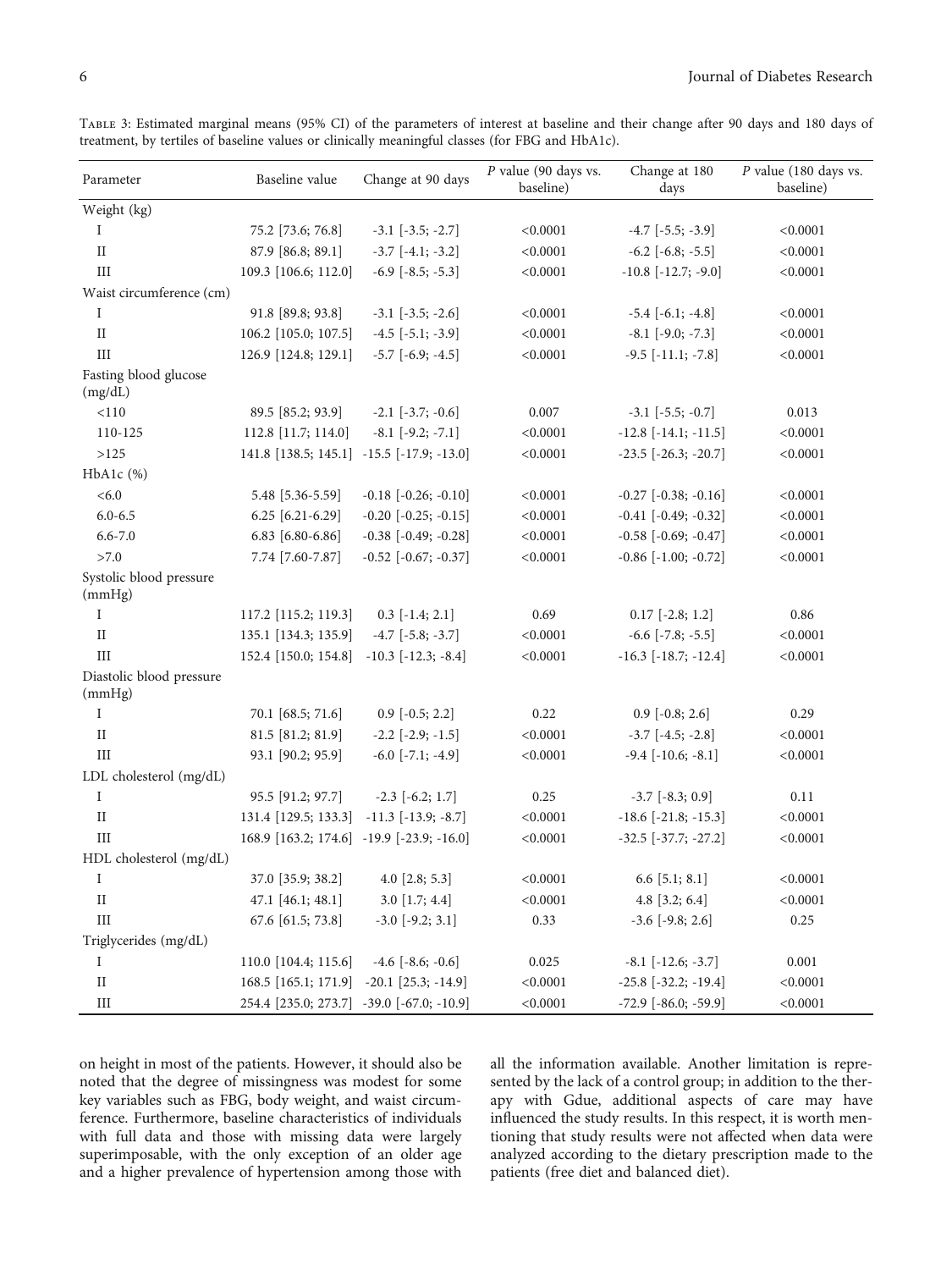#### <span id="page-6-0"></span>5. Conclusions

In conclusion, our real-world study shows that 6 months of treatment with Gdue have an impact on all the components of the metabolic syndrome, thus offering the potential for decreasing the cardiovascular risk associated with metabolic syndrome. A significant reduction in the levels of key risk factors was documented even in patients in the lower tertile of the distribution of each variable, suggesting that also individuals with initial, mild elevation of FBG, blood pressure, or lipid parameters can benefit from this therapeutic approach.

#### Data Availability

All data generated or analyzed during this study are included in this published article.

#### Conflicts of Interest

AN and MCR received support from Aesculapius for data analysis; MP has no conflict of interest.

#### Acknowledgments

The study was performed with the nonconditioning support of Aesculapius.

#### Supplementary Materials

Supplementary Table 1: availability of information at baseline and at 6 months follow-up. Supplementary Table 2: patient characteristics by availability of all the information at baseline and after 180 days of observation (data are mean  $\pm$  SD or %). Supplementary Table 3: estimated marginal means (95% CI) of the parameters of interest at baseline and their change after 90 days and 180 days of treatment by gender. Supplementary Table 4: estimated marginal means (95% CI) of the parameters of interest at baseline and after 90 days and 180 days of treatment, according to the type of diet (free diet, *N* = 267; balanced diet with -500 Kcal compared to the estimated Total Daily Energy Expenditure,  $N = 238$ ). [\(Supplementary Materials\)](https://downloads.hindawi.com/journals/jdr/2021/3389316.f1.docx)

#### References

- [1] M. G. Saklayen, "The global epidemic of the metabolic syndrome," Current Hypertension Reports, vol. 20, no. 2, p. 12, 2018.
- [2] K. G. Alberti, P. Zimmet, and J. Shaw, "The metabolic syndrome–a new worldwide definition," The Lancet, vol. 366, no. 9491, pp. 1059–1062, 2005.
- [3] S. De Martin, D. Gabbia, M. Carrara, and N. Ferri, "The Brown AlgaeFucus vesiculosusandAscophyllum nodosumReduce metabolic syndrome risk factors: a clinical study," Natural Product Communications, vol. 13, no. 12, 2018.
- [4] P. Desenzani, "Effetto dell'aggiunta di Gdue su parametri glicometabolici e antropometrici in pazienti diabetici tipo 2 con breve durata di malattia in "prefailure da metformina": una valida opzione per il medico di medicina Generale," Rivista Società Italiana di Medicina Generale, vol. 26, pp. 40–43, 2019.
- [5] G. Derosa, M. D. Pascuzzo, A. D'Angelo, and P. Maffioli, "Ascophyllum nodosum, Fucus vesiculosus and chromium picolinate nutraceutical composition can help to treat type 2 diabetic patients," Diabetes, Metabolic Syndrome and Obesity: Targets and Therapy, vol. 12, pp. 1861–1865, 2019.
- [6] J. Peng, J. P. Yuan, C. F. Wu, and J. H. Wang, "Fucoxanthin, a marine carotenoid present in brown seaweeds and diatoms: metabolism and bioactivities relevant to human health," Marine Drugs, vol. 9, no. 10, pp. 1806–1828, 2011.
- [7] M. E. Paradis, P. Couture, and B. Lamarche, "A randomised crossover placebo-controlled trial investigating the effect of brown seaweed (Ascophyllum nodosumandFucus vesiculosus) on postchallenge plasma glucose and insulin levels in men and women," Applied Physiology, Nutrition, and Metabolism, vol. 36, no. 6, pp. 913–919, 2011.
- [8] M. C. Roy, R. Anguenot, C. Fillion, M. Beaulieu, J. Bérubé, and D. Richard, "Effect of a commercially-available algal phlorotannins extract on digestive enzymes and carbohydrate absorption in vivo," Food Research International, vol. 44, no. 9, pp. 3026–3029, 2011.
- [9] D. Gabbia, S. Dall'Acqua, I. di Gangi et al., "The Phytocomplex from Fucus vesiculosus and Ascophyllum nodosum controls postprandial plasma glucose levels: an in vitro and in vivo study in a mouse model of NASH," Marine Drugs, vol. 15, no. 2, p. 41, 2017.
- [10] D. Gabbia, M. Saponaro, S. Sarcognato et al., "Fucus vesiculosus and Ascophyllum nodosum ameliorate liver function by reducing diet-induced steatosis in rats," Marine Drugs, vol. 18, no. 1, p. 62, 2020.
- [11] G. Derosa, A. F. G. Cicero, A. D'Angelo, and P. Maffioli, "Ascophyllum nodosumandFucus vesiculosuson glycemic status and on endothelial damage markers in dysglicemic patients," Phytotherapy Research, vol. 33, no. 3, pp. 791–797, 2019.
- [12] F. Cioni and C. Maioli, "Evaluation of the tolerability and efficacy of a noncompetitive, reversible inhibitor of the *α*-amylase and *α*-glucosidase enzymes with a specific, standardized polyphenolic composition on the modulation of postprandial glycemic peaks in overweight patients," Progress in Nutrition, vol. 20, pp. 290–297, 2018.
- [13] L. Audibert, M. Fauchon, N. Blanc, D. Hauchard, and E. Ar Gall, "Phenolic compounds in the brown seaweed Ascophyllum nodosum: distribution and radical-scavenging activities," Phytochemical Analysis, vol. 21, no. 5, pp. 399–405, 2010.
- [14] W. F. Caspary, "Physiology and pathophysiology of intestinal absorption," The American Journal of Clinical Nutrition, vol. 55, no. 1, pp. 299S–308S, 1992.
- [15] S. H. Lee, K. F. Yong-Li, F. Karadeniz, M.-M. Kim, and S.- K. Kim, "*α*-Glucosidase and *α*-amylase inhibitory activities of phloroglucinal derivatives from edible marine brown alga, Ecklonia cava," Journal of the Science of Food and Agriculture, vol. 89, no. 9, pp. 1552–1558, 2009.
- [16] C. J. Barwell, G. Blunden, and P. D. Manandhar, "Isolation and characterization of brown algal polyphenols as inhibitors of *α*amylase, lipase and trypsin," Journal of Applied Phycology, vol. 1, no. 4, pp. 319–323, 1989.
- [17] J. Bérubé, E. Millette, M. E. Paradis et al., "Estratto di alghe brune: inibizione della saccarasi. Effetti in vitro e in vivo per la digestione e assimilazione del saccarosio," L'Integratore Nutrizionale, vol. 17, no. 2, pp. 24–30, 2014.
- [18] D. Gabbia and S. De Martin, "Brown seaweeds for the management of metabolic syndrome and associated diseases," Molecules, vol. 25, no. 18, p. 4182, 2020.